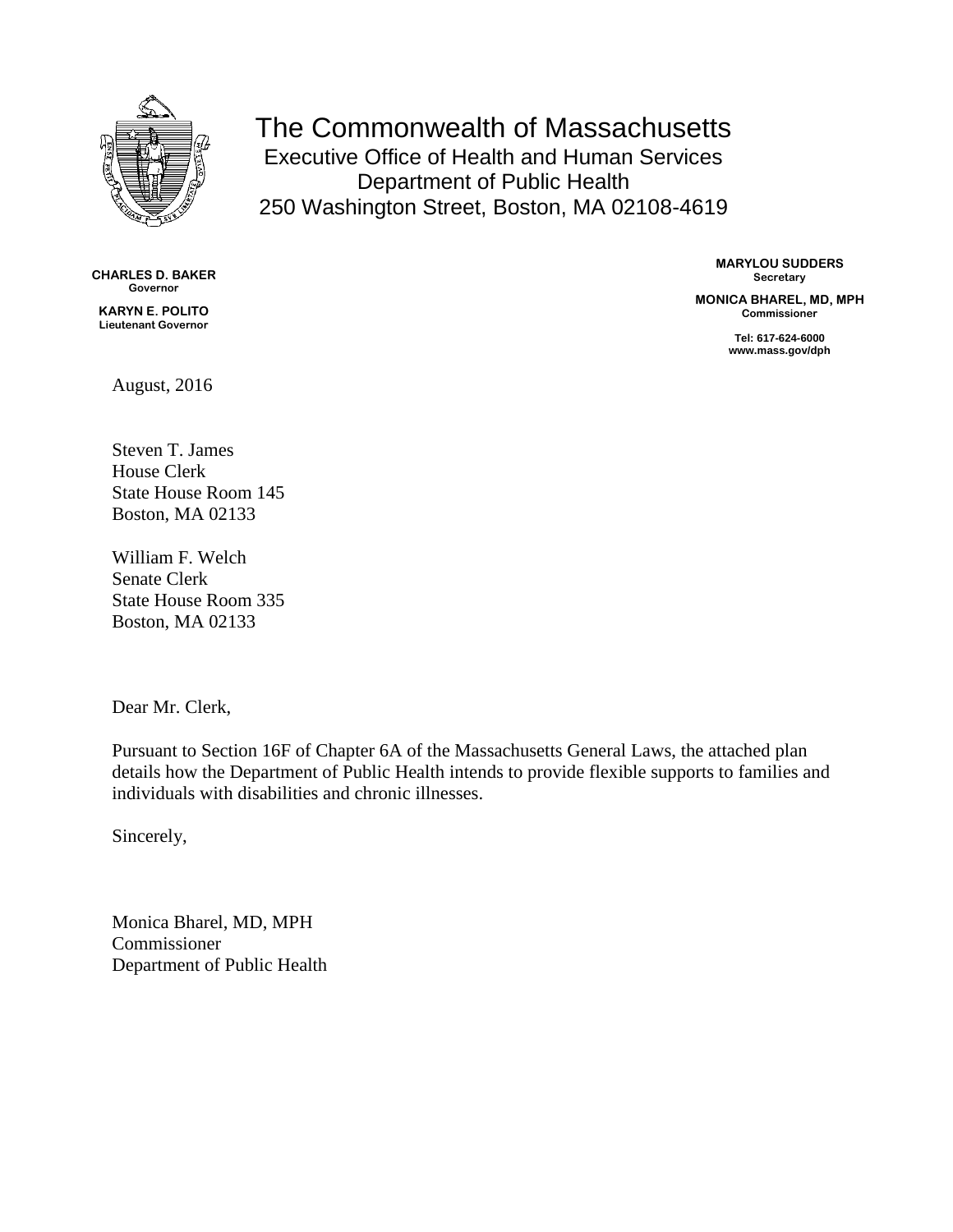**Charles D. Baker** Governor

**Karyn Polito** Lieutenant Governor



**Marylou Sudders** Secretary

Monica Bharel, MD, MPH Commissioner

# **Massachusetts Department of Public Health Annual Family Support Plan**

**A Plan to Support to Individuals with Disabilities and** 

**Their Families - Fiscal Year 2016**

**August 2016**



Massachusetts Department of Public Health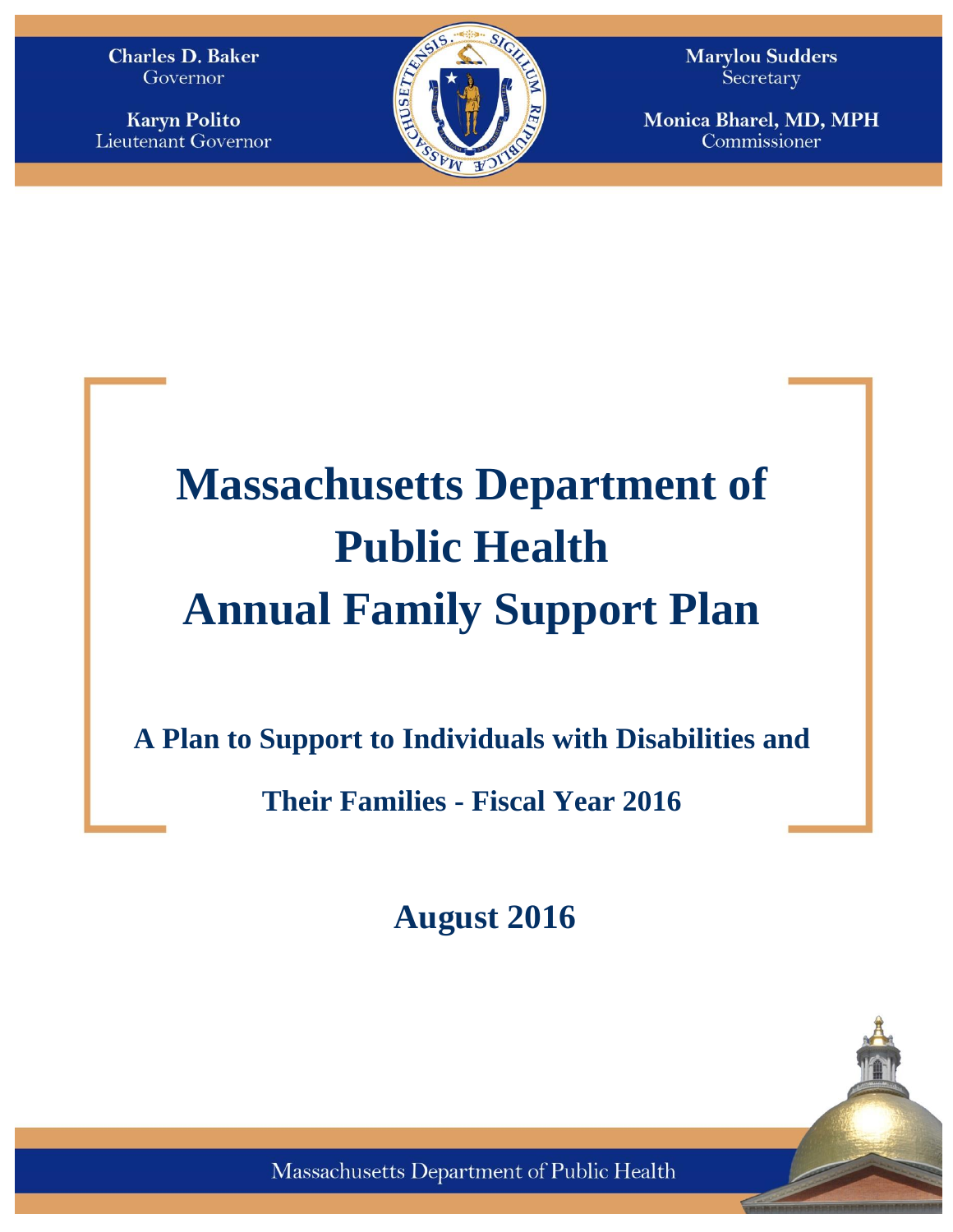

# **Massachusetts Department of Public Health Annual Family Support Plan - Fiscal Year 2017**

# *Background*

The Mission of the Massachusetts Department of Public Health (DPH) is to prevent illness, injury and premature death; to ensure access to high quality public health and health care services; and to promote wellness and health equity for *all* people in the Commonwealth.

DPH programs, services and educational initiatives are designed to address social determinants of health: "the conditions in which people are born, grow, live, work, and age, which contribute to health inequities; and to recognize and strive to eliminate health disparities amongst populations in Massachusetts wherever they may exist." DPH works to prevent disease and disability and reduce the impact on individuals and society of preventable health conditions and secondary effects.

Within DPH, the Bureau of Family Health and Nutrition (BFHN), houses many programs serving children and youth and their families including the Massachusetts Maternal & Child Health (MCH) Title V Division for Children & Youth with Special Health Needs (DCYSHN). The DCYSHN provides services and supports to children & youth with disabilities and their families and was given the responsibility for developing the DPH Family Support Plan as mandated by **Chapter 171 of the Acts of 2002: An Act Providing Support to Individuals with Disabilities and Their Families**. Since the passage of Chapter 171, the Bureau has examined existing programs on an annual basis to assess their level of meaningful family involvement. This is done by soliciting family/consumer input and used to increase the degree to which programs and services can become more responsive and provide more flexible supports. This work, which is ongoing, is entirely consistent with the Title V philosophy of meaningful and sustained family involvement in all aspects of policy development and program planning.

# **Overview of Family Support**

DPH has a long standing commitment to effective, collaborative partnerships with families and works to ensure that programming is responsive to needs identified by families/consumers. To ensure that this commitment is realized, DPH employs a broad based definition and multi-faceted approach to Family Support,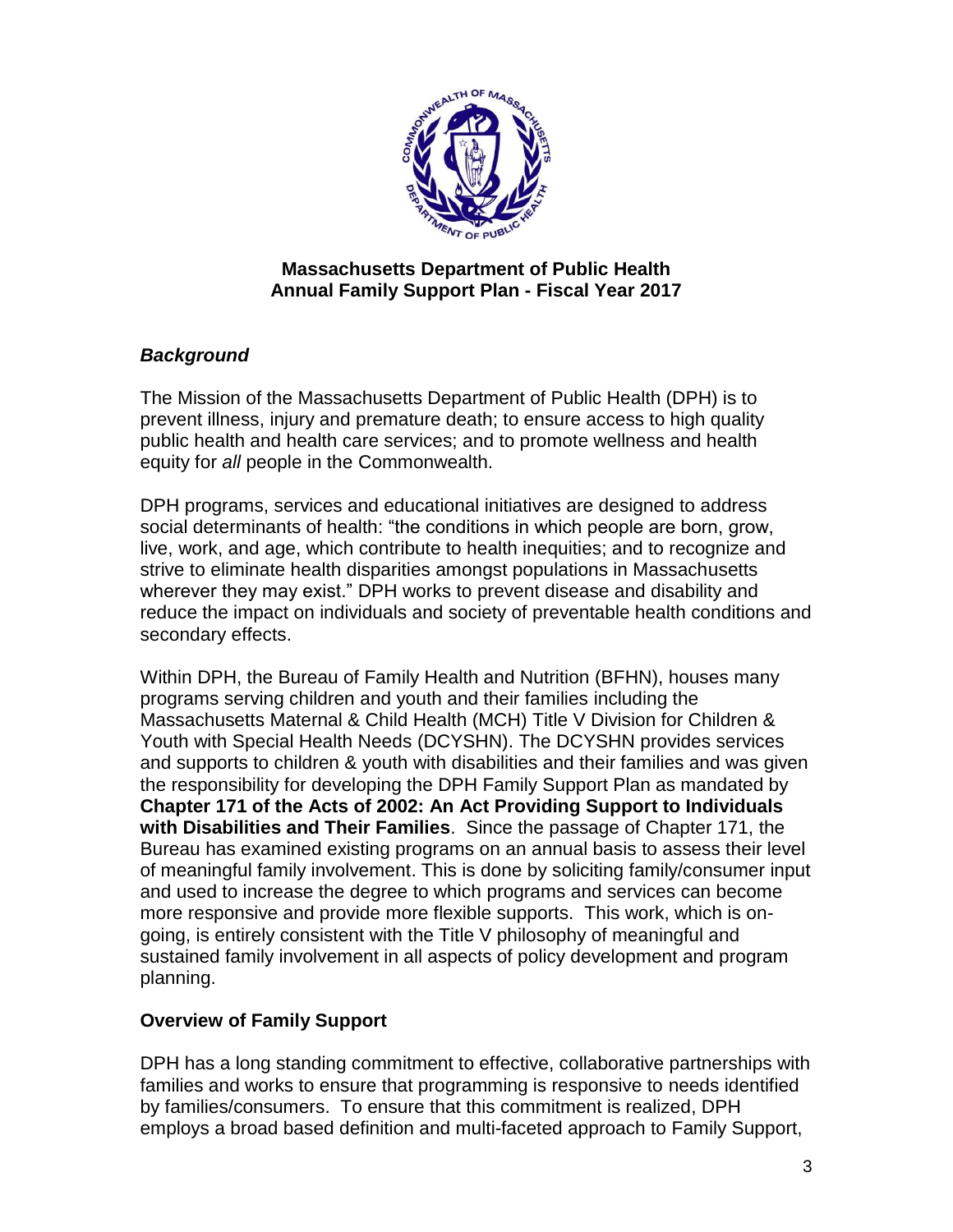starting from a commitment to Family-Centered Care, a core component of maternal and child health, which is defined by the Maternal and Child Bureau as:

*"Family-Centered Care assures the health and well-being of children and their families through a respectful, family-professional partnership. It honors the strengths, cultures, traditions and expertise that everyone brings to this relationship. Family-Centered Care is the standard of practice which results in high quality services."* MCHB 2005

In addition, DPH provides a variety of flexible family-identified supports, ranging from a small amount of funding that individual families can use as needed, to skill building opportunities that assist families to become confident, well-informed, active partners in their children's health. DPH programs provide information and referral to resources to assist families in the care of their children with special health needs as well as opportunities for family-to-family support and networking, recreational activities and assistance with accessing community resources.

At DPH, Family Support activities are primarily housed within BFHN's Divisions of Early Intervention (EI) and Children & Youth with Special Health Needs (DCYSHN) and are overseen by the Director, Office of Family Initiatives, (OFI) which is a senior management position within BFHN. The Director's responsibilities include:

- Ensuring that all staff are aware of, receive information about and know how to work in partnership with families;
- Ensuring that all Bureau initiatives include families/consumers in planning and monitoring activities;
- Developing new and ongoing opportunities for family involvement;
- Providing training, mentoring, financial and other supports to families partnering in planning, policy making and program implementation;
- **If Identifying and sharing emerging issues for CYSHN and their families;**
- Representing BFHN and its commitment to family-centered services in interagency initiatives;
- Representing BFHN and its commitment to family-centered services with other organizations on the state and national level; and
- **Providing the "family voice", both personally and via inclusion of other family** members and family organizations, in Bureau and Department activities

## *Process for obtaining "substantial consultation" from families regarding flexible support needs*

Substantial consultation to inform the DPH, Family Support plan for FY17, was gathered in a variety of ways. As a program funded by the MCHB Block Grant, the Title V program is mandated to conduct a comprehensive, state-wide Needs Assessment every five years and to update the program on an annual basis. In addition to information obtained for the 2015 MCH Block Grant submission, DCYSHN fielded a Family Needs questionnaire in the spring of 2016. This process began in March at the annual Federation for Children with Special Needs Conference, "Visions of Community" attended by over 1000 families and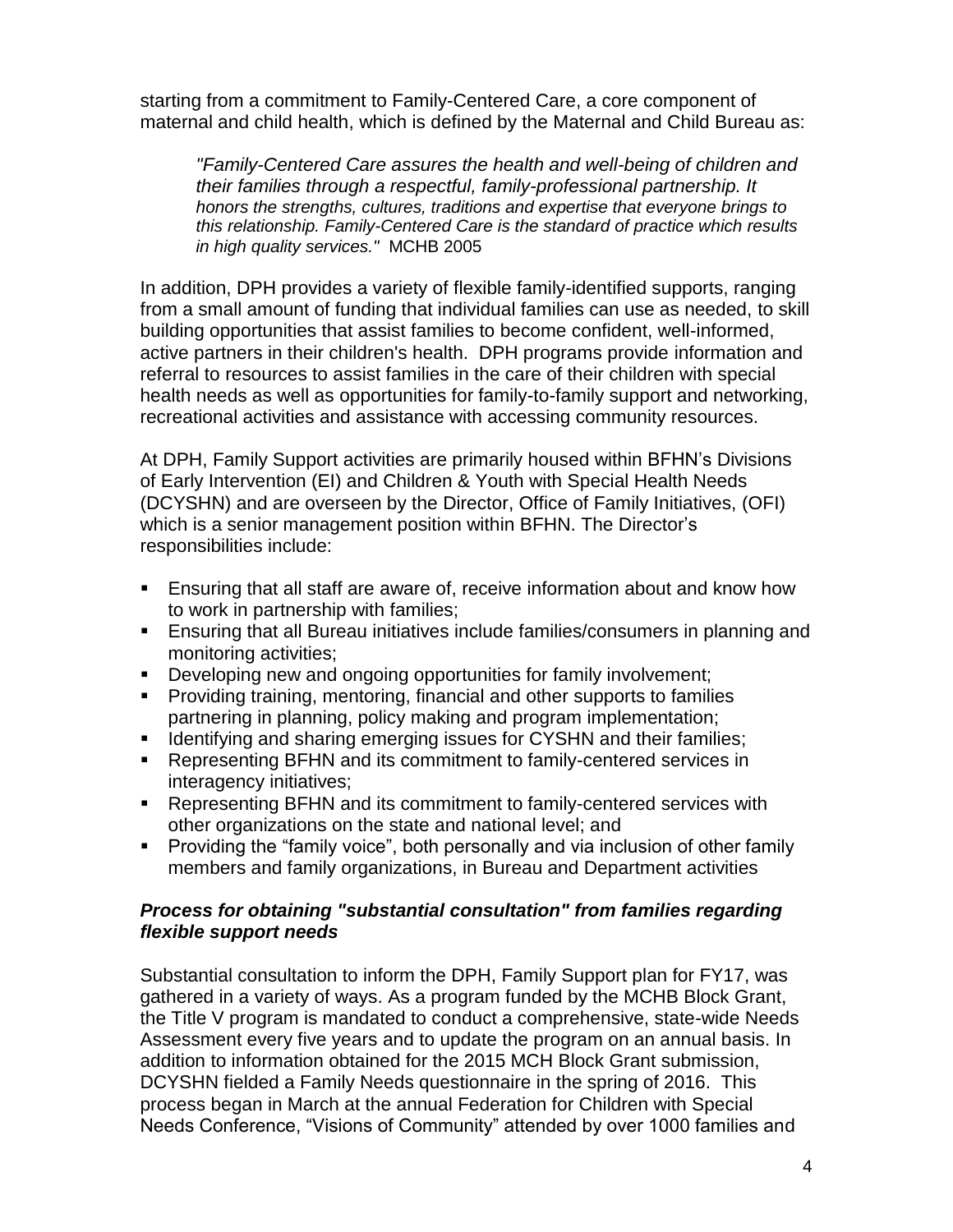providers. The questionnaire was available in hard copy (attached) and on-line in English, Spanish and Portuguese. Links to the questionnaire were posted to the Family TIES and Early Intervention Parent Leadership Project websites, on the DCYSHN Facebook page and were sent to care coordination clients. OFI staff who are all parents of CYSHN and connect with families on the local level, advised about the unmet needs and emerging issues they heard from families.

Other DCYSHN program staff include questions about services and supports in their regular contacts with families and in their individual program evaluation efforts. The methodology outlined above ensures that consultation reflects the geographic, linguistic, ethnic, cultural and socio-economic diversity of the state. Families were provided with a list of all DCYSHN programs and asked about their knowledge of these programs, their health care and health related needs and whether services and supports are delivered in a family-centered, family-directed way. They were also asked whether or not their children received care in a Medical Home; if they received information and support for health related transition; how they got information about community resources and parent-toparent support opportunities and if they had made any preparations or wanted help in preparing for emergency situations. Survey respondents were offered the opportunity to become advisors to the DCYSHN and to request additional information about any of the topic areas

A common theme from over 50% of respondents was the need for up-to-date, easy to access, on-line information about resources, programs, services and supports.

*"How about a comprehensive, on-line directory of services and supports. I wish there was a place to learn about all the resources in my own time. The DPH website has so much information it is overwhelming and easy to get lost. How about something specific to kids with complicated issues."*

Respondents pointed to the need for health care providers to be aware of and share information about services available through DPH.

*"Doctors' offices need to know about and tell families about the CYSHN program. Somehow they need to become knowledgeable about DPH resources that could help families. I tell my son's doctor about resources, hopefully she passes it on to other families"*

Many shared that they left NICUs unaware of entitlements, public benefits and community supports they might access.

"*No one at the hospital told our family about SSI or Kailegh Mulligan, we had to learn about them from a parent who happened to visit a friend of ours. It seems like different kids get different resources. If nurses think you understand medical issues, they assume you can figure out the system."*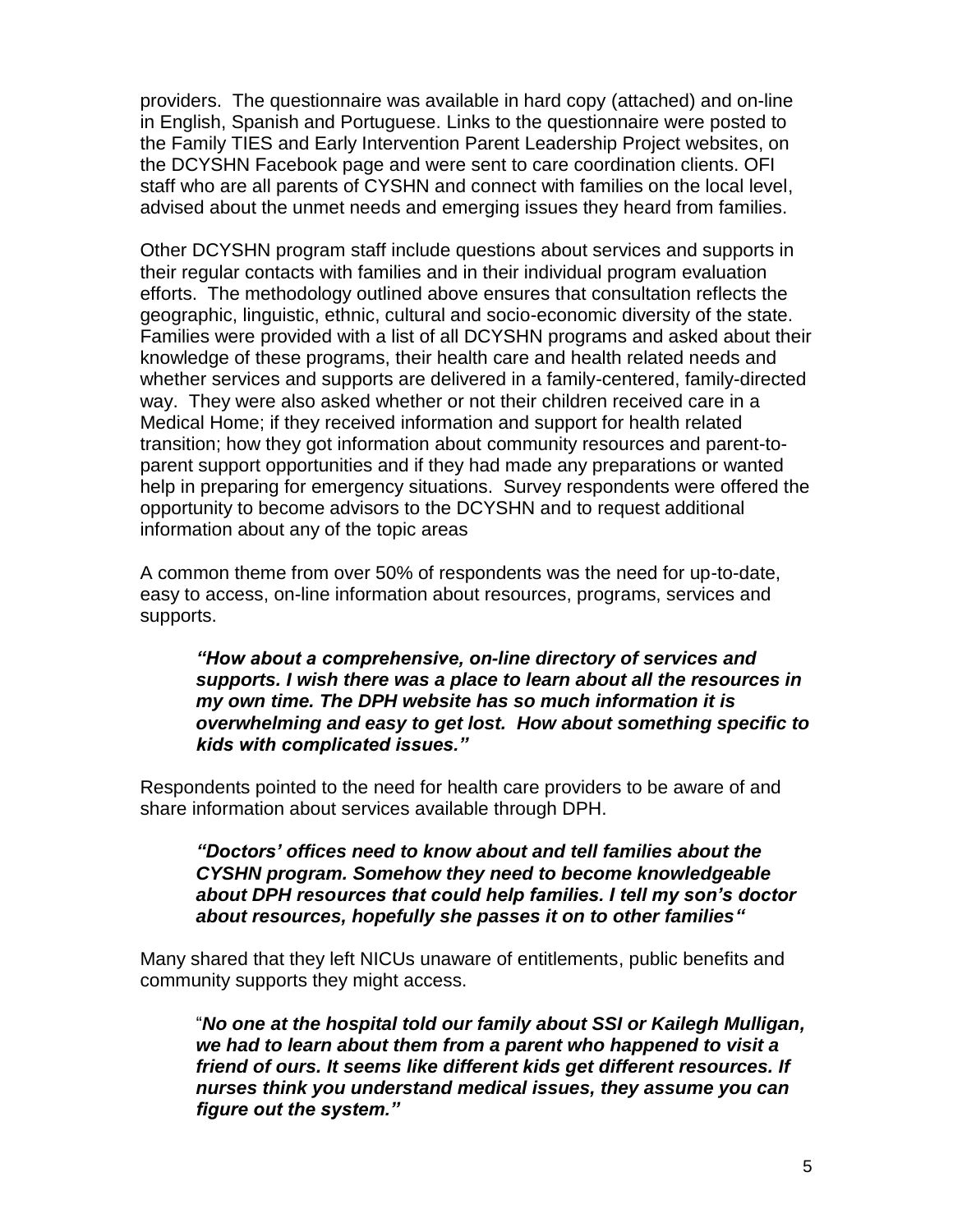As usual, an on-going theme that emerges from the substantial consultation is that children and families may need or receive services from multiple agencies. There are always requests for better communication and coordination among front line service providers.

DCYSHN is completing year two of a Maternal & Child Health Bureau Systems Integration Grant, were we work to address the request for coordination and integration. The Grant Steering Committee consists of stakeholders from a number of agencies and organizations who support the goal of making the system of care more coordinated and responsive. .

# *Focus Areas*

In response to the information obtained through substantial consultation, DPH will focus the FY17 Chapter 171 activities in three primary areas; completing the development of a 'Shared Resource,' which will result in an on-line, accessible, interactive data base of resources; awareness raising and information sharing to pediatricians and primary care providers at the community level and developing a more robust partnership with Massachusetts neo-natal intensive care units (NICU)

Shared Resource activities:

- Contract with Index, a program of the Eunice Kennedy Shriver Center at the University of Massachusetts Medical School to develop and host an interactive website of resources
- Conduct user tests of the site to ensure accessibility and family friendliness
- Update website in real time
- Widely promote the resource

Awareness raising activities:

- Continue collaboration with the Massachusetts Chapter of the American Academy of Pediatrics by providing information about the DCYSHN in the MCAAP's newsletter; repeating a provider survey available on the website and providing materials to be shared with members.
- Development of a pilot curriculum for self-identified Family Advisors (currently 256) consisting of information about DCYSHN and other DPH resources to be shared with their child's medical provider
- Include DCYSHN materials with information shared by EI programs to primary care referrers

Partnerships with Massachusetts NICUs

- Outreach to NICUs with a menu of options for collaboration
- Care coordination and Community Support program supervisors to visit all NICUs
- Provide training to interested NICU staff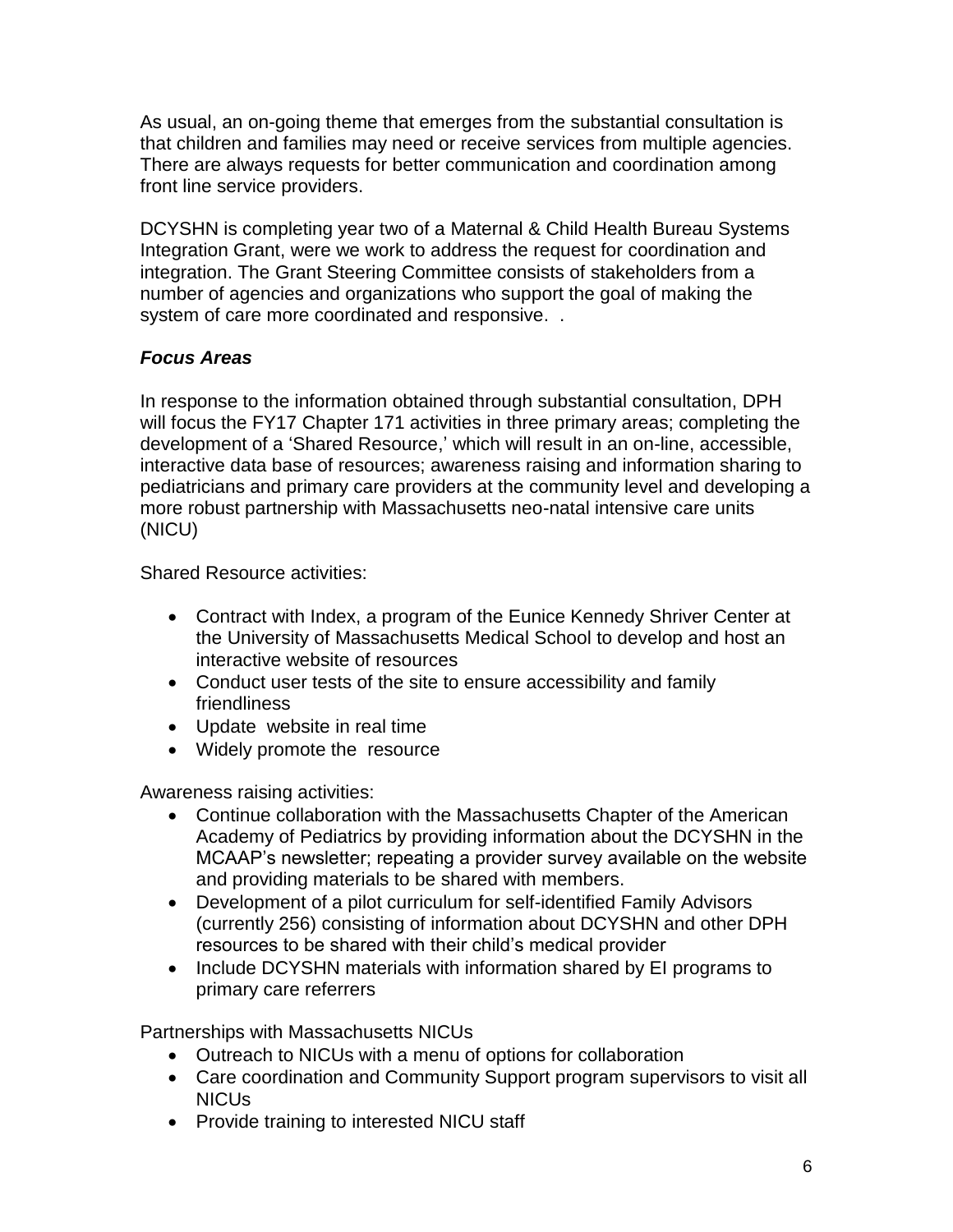• Provide materials about DCYSHN programs, public benefits and community supports to be shared with families

# **Family Empowerment and Family Leadership Development Activities**

# *Current and On-going Activities:*

At DPH, family empowerment and family leadership activities are integrated and are offered in the following ways:

- **Participation in policy development, program planning, implementation and** evaluation coupled with skill building opportunities that assist families/consumers to comfortably and effectively participate.
- Participation in the MCH Block Grant process, from needs assessment to priority setting, to implementation and evaluation
- The Early Intervention Parent Leadership Project (EIPLP). This parent designed and staffed project reaches families whose children are enrolled in EI offering skill building for leadership and lifelong advocacy skills development. Through the EIPLP, DPH offers a variety of opportunities that assist families to take on roles across the early childhood and special health needs systems of care. Parents are encouraged and supported to partner with their own EI programs, at regional early childhood events; on the state level as advisors to the DPH; as members of the federally mandated Interagency Coordinating Council (ICC) and nationally to share information about Massachusetts and to learn and bring home information from other states about ways that families can impact and help define services systems.
- Family TIES (Together in Enhancing Support), a program of the Federation for Children with Special Needs, funded by and in collaboration with DPH is the statewide Information and Referral network for families of CYSHCN and their providers. Family TIES staff, all of whom are all parents of children with special health needs, are located in each of the DPH regional offices which give them familiarity with local resources. Family TIES also serves as the Massachusetts Parent-to-Parent program, an affiliate of P2P USA, connecting families with similar life circumstances and as the Early Intervention Central Directory. Families who access services from Family TIES are offered opportunities to become advisors to DPH and to take on roles within DPH programs and other public policy venues. Training, mentoring and financial support is available to these families.
- **Family Leadership Training Institute, a third series in 2016, offered eleven** emerging family leaders a more intensive opportunity to grow skills that support them to participate in systems change activities.
- Care Coordinators, Community Support Line and Family TIES staff guide families through service systems and support them to learn about and share information on public programs, eligibility requirements and "who to call."
- Collaboration with other family organizations such as the Federation for Children with Special Needs, Mass Family to Family Health Information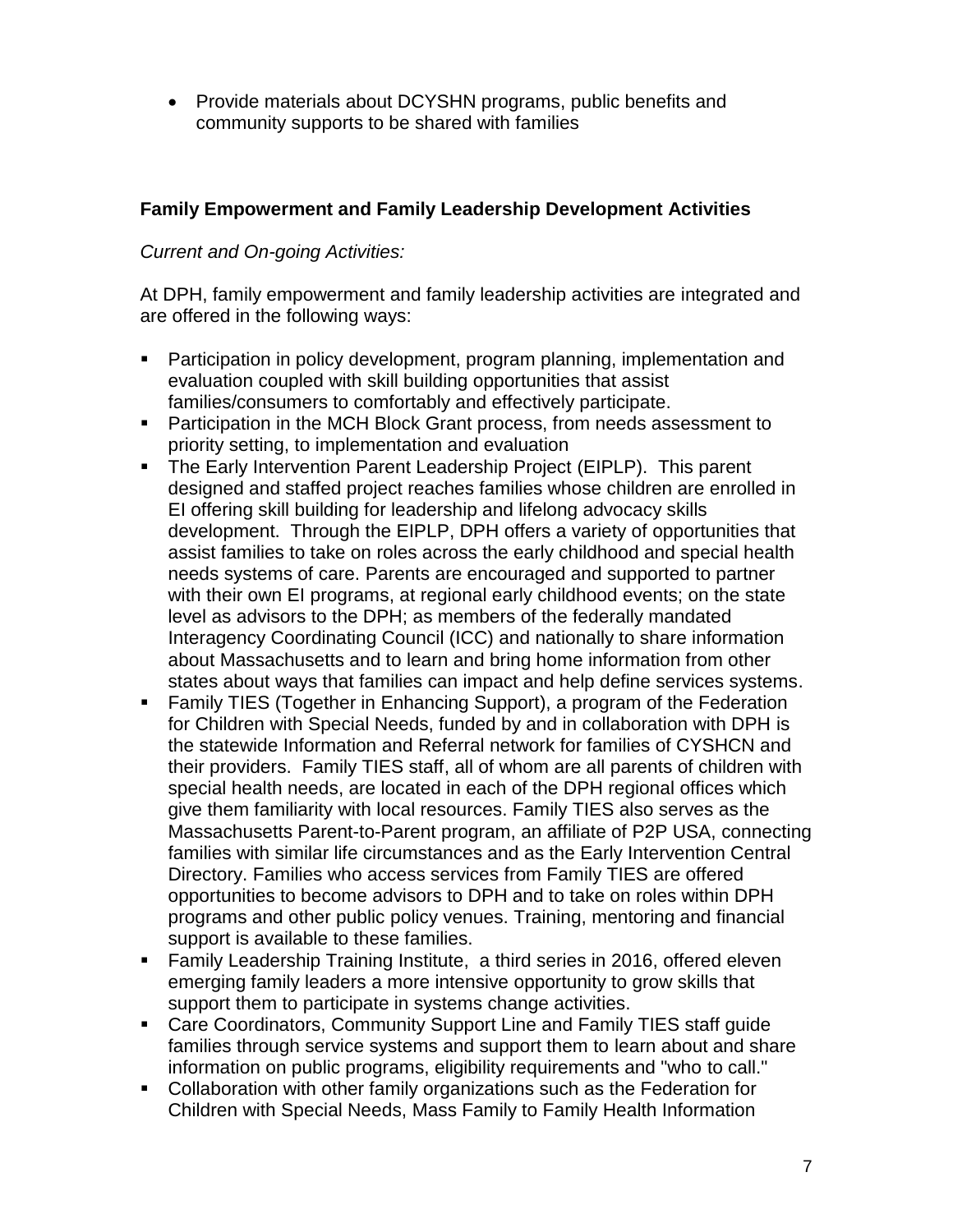Center , PPAL and Mass Families Organizing for Change to share training and skill building opportunities.

Families are regularly surveyed about support needs and training needs and best uses of flexible funds through the Office of Family Initiatives, Community Support, Care Coordination and Regional Consultation Programs. These programs also provide training and skill building opportunities for families to grow their leadership and advocacy skills.

#### *New Initiatives:*

- Complete and promote an interactive, searchable on-line resource for families, providers and the community.
- Support families to share information about DCYSHN and DPH with primary care practices
- Run another session of the Family Leadership Training Institute and target families from diverse communities as trainees.

## **Family Support Resources and Funding**

## *Current and On-Going Activities:*

Family support activities continue to focus on skill building and leadership development at the community level, production and dissemination of informational materials, assistance in forming local support groups and expansion of the statewide Parent-to-Parent program. This program trains volunteer parents to offer telephone support to families with similar life experiences. This year, 77 Parent-to Parent matches have been made and another 29 are in process. *"Listen and Learn"* the training program for mentor parents is available in Chinese, Vietnamese, Haitian Creole, Portuguese and Spanish. Currently there are 460 trained support parents of whom 208 can offer support in languages other than English. DCYSHN direct service staff provides information about and referral to resources, public benefits and navigating the health care system. Materials developed in response to previous substantial consultation from the Chapter 171 Plan, including a brochure, "**A Bridge to Adult Health Coverage and Financial Benefits"**, medical home fact sheets for families available in six languages and a **Guide to Using Health Information on the Internet** continue to be distributed. In 2016, a website to support families, youth and providers around health transition was launched: [www.mass.gov/dph/youthtransition](http://www.mass.gov/dph/youthtransition)

When families need information and support from other agencies, staff assist them to identify which agency would have primary responsibility for their presenting issue and facilitates connections with these agencies.

BFHN maintains a toll free Community Support Line available to families of CYSHN and their providers. In FY 16, the Line received 835 calls of which 387were from families. Social workers on the line offer information about state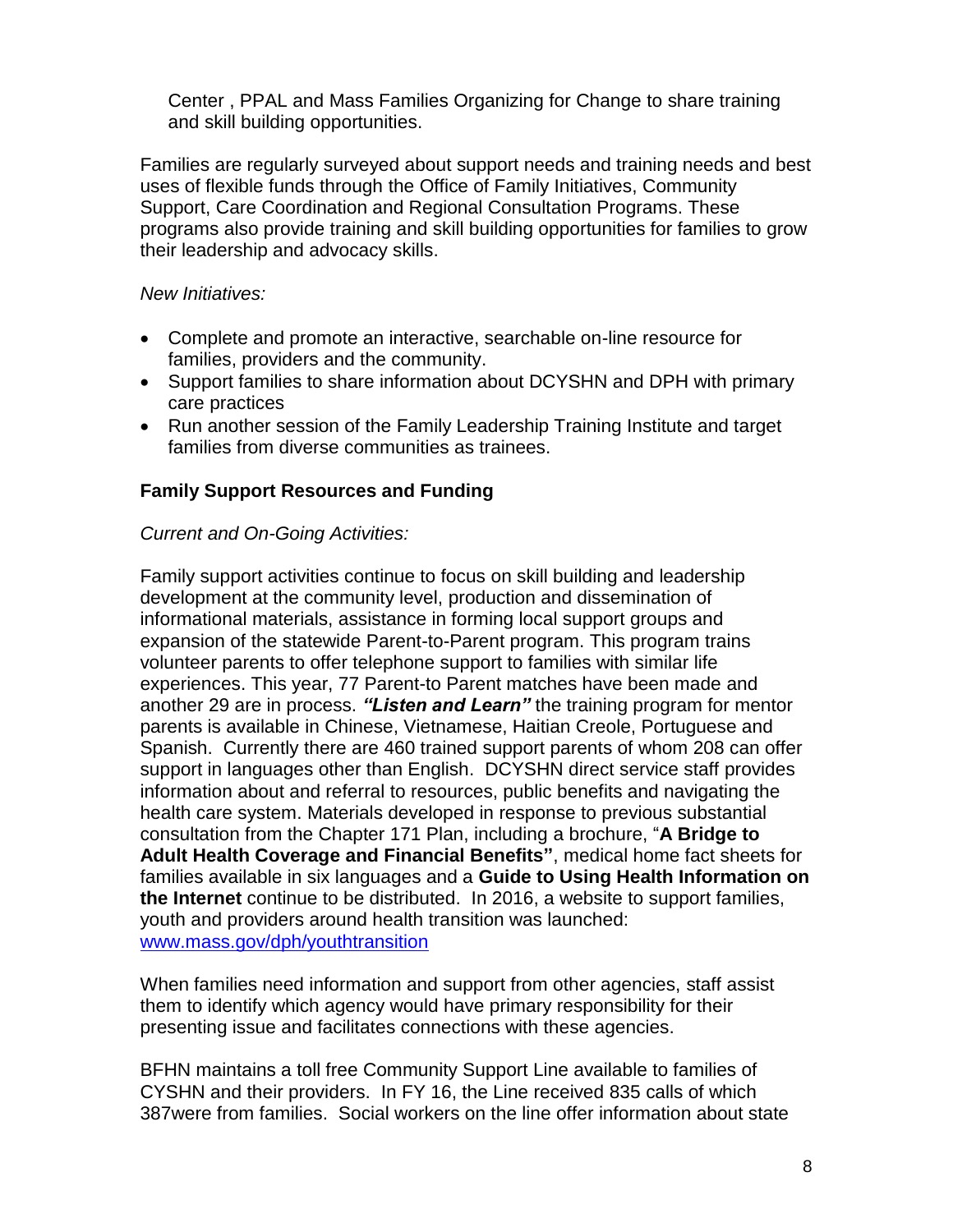wide resources, public benefits, and other DPH programs and make referrals to Care Coordination for eligible families. An additional toll free line staffed by Family TIES Parent Coordinators provides information about local and community resources and responded to over 4500 calls from families in FY 16. This includes 342 parents for whom English is not their first language.

#### **Down syndrome**

In accordance with Chapter 126 of the Acts of 2012, which named DPH to provide families receiving a pre or post-natal diagnosis of Down syndrome, "upto-date evidence-based, information for providers and families.," DCYSHN continues to work in collaboration the Mass Down Syndrome Congress to monitor and update the website of resources [www.mass.gov/dph/downsyndrome.](http://www.mass.gov/dph/downsyndrome)

#### **Early Intervention**

Family support initiatives are provided by six statewide Early Intervention Regional Consultation Programs (RCPs). In FY 16, \$ \$234,757.67 was allocated for respite and family support. To date, 604 requests for respite have been approved. RCP staff provides training and on-site consultation to center-based and family child care programs and to public preschools to support the inclusion of children, 0-5 with complex medical needs. The Early Intervention Parent Leadership Project collaborates with the RCPs to provide socialization and networking opportunities for families whose children have complex medical needs. In FY 16, the Early Intervention Family Sign Language Program was reprocured. Family members served on these review teams as well as review teams for WIC, Early Intervention Partnership Programs, Pediatric Palliative Care Programs and Mass Home Visiting Initiative.

#### **Other DCYSHN Programs**

MASSTART (Massachusetts Technology Assistance Resource Team) - DPH contracts with agencies across the state to provide consultation to school personnel and families to support the inclusion of children assisted by medical technology in public schools.

MassCARE (Massachusetts Community AIDS Resource Enhancement) provides medical, care coordination and family & youth supports and training to individuals living with or affected by HIV-Aids.

The Universal Newborn Hearing Screening Program (UNHS) made 2700 calls and sent 904 letters to families whose children either did not pass, missed their initial hearing screening or diagnostic center appointments. Of 177 infants diagnosed with hearing loss, 149 or 84.2% of them were enrolled in Early Intervention.

An MOU (Memorandum of Understanding) allows DPH to connect families to the Mass Commission for the Deaf and Hard of Hearing (MCDHH) which is able to provide additional supports. The UNHS Program employs a parent of a young child with hearing loss as a parent consultant. This consultant makes personal contact with every family whose child receives a diagnosis of hearing loss to offer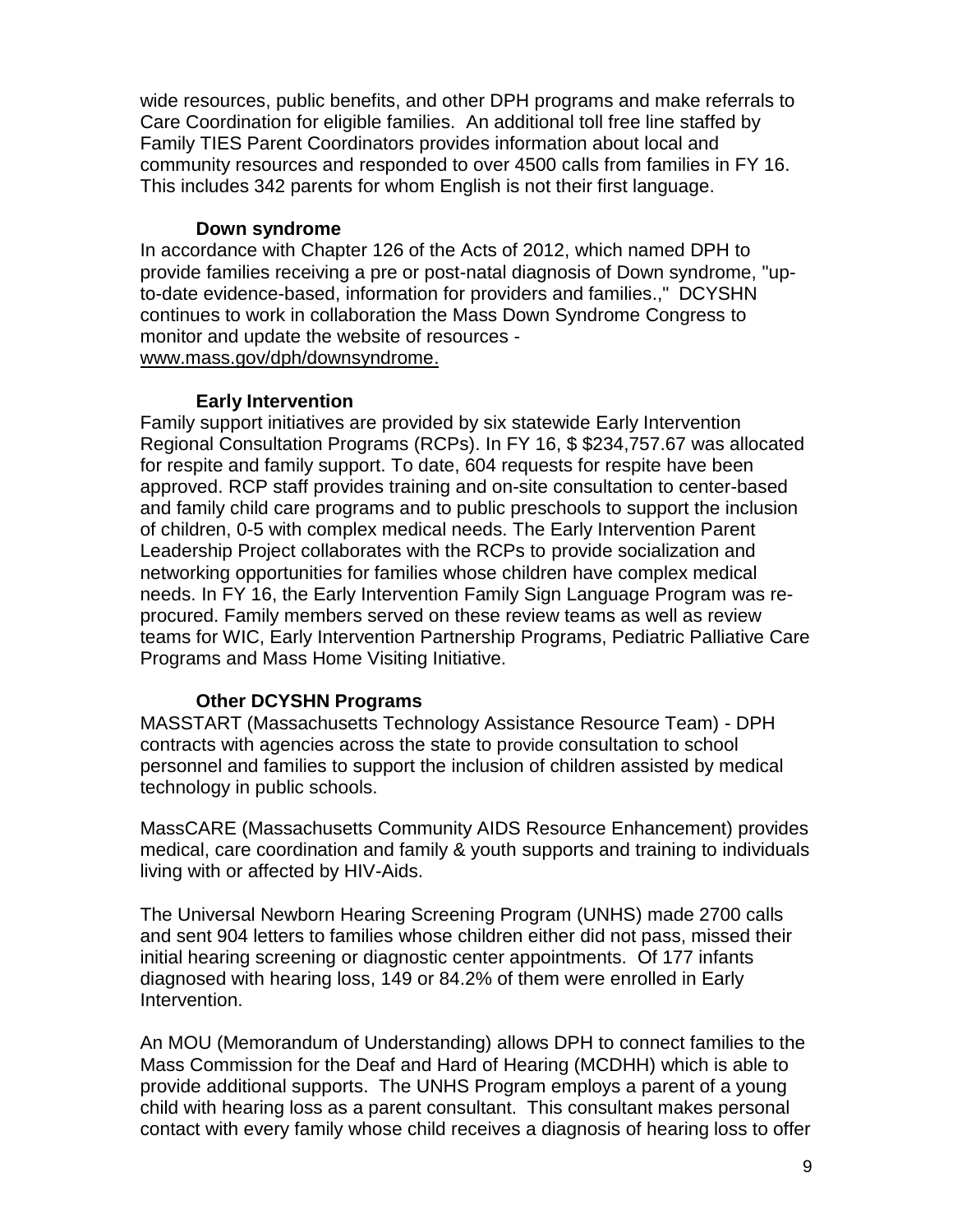family-to-family support and information about community and statewide resources. In FY16, 92,614 brochures in multiple languages, as well as 272 English and Spanish Parent Information Kits were distributed to families and providers.

The UNHS Program has a strong focus on family support activities. In FY16, the Program hosted seven in person events across the state which were attended by 124 families and their children, offered a webinar, and provided financial support for 15 families to attend conferences. The UNHS Program works closely with the Office of Family Initiatives and its Family TIES Program to provide parent-toparent support. There are currently 15 parents of children with hearing loss trained to be Mentor Parents in the Parent-to-Parent Program.

The Pediatric Palliative Care Program (PPCN) provides services to children with life limiting illnesses and their families. In FY16, 453 children and their families received palliative care services including, pain and symptom management, case management, respite, complementary therapies and bereavement care. Digital stories created by families who used the PPCN were made available on-line, at PPCN provider meetings and at an ICC meeting.

# **Flexible Funding**

In addition to these programs and services, the DPH makes some flexible funding available to families to address medical and other health-related needs not covered by other sources. Special funds help eligible families purchase (among other things) hearing aids, medications, assistive technology, respite services, home and vehicle modification and reimbursement for travel expenses incurred for the care of their children with special health needs. Funds are disseminated through DPH vendors and in some cases, from DPH directly to families. In FY16, 1500+ children and families received \$2,300,000 in funding from the Catastrophic Illness in Children Relief Fund (CICRF), Care Coordination Family Support, RCP respite and family support funding and the Hearing Aid Program for Children. \$100,000 was allocated for family involvement activities across the Bureau including participation in focus groups, proposal reviews, as trainers, community-based projects, attendance at conferences and other skill building opportunities and as participants in the Family Leadership Training Institute.

#### *New Initiatives:*

.

• Identify opportunities to expand family involvement in policy and planning activities and work to ensure that families are included in all proposal reviews.

# *Accessing Services and Supports*

*Current and On-going Activities:*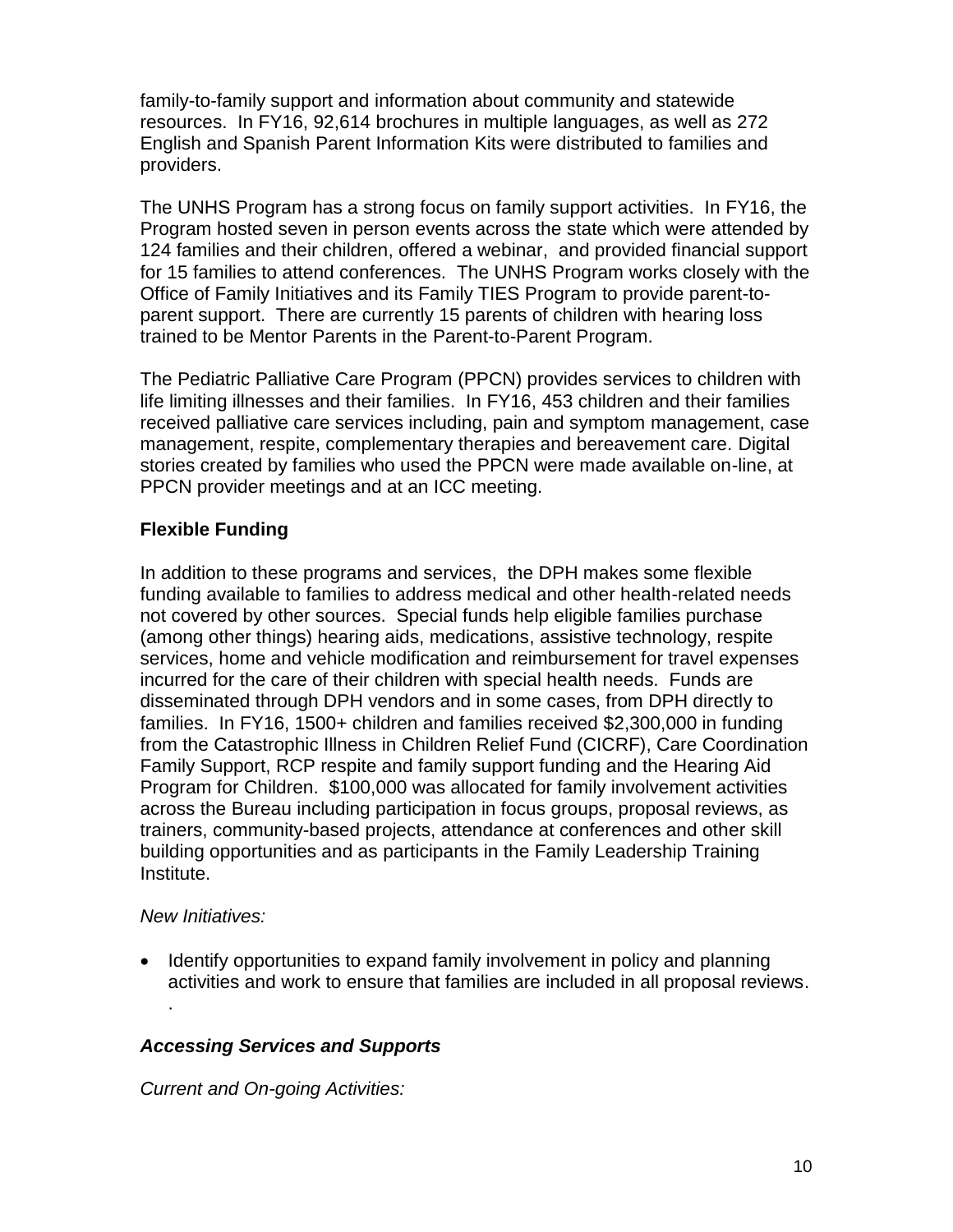The Department utilizes a number of strategies to educate families/consumers about availability of and access to services. Some of these include public service announcements, Early Intervention Child Find, dissemination of Medical Home fact sheets for families and providers, program specific newsletters such as EIPLP's *Parent Perspective* and the MassCARE newsletter. All staff present regularly at conferences and to community groups. The Universal Newborn Hearing Screening Program (498 likes), CYSHN Program (374 likes) and the EIPLP (490 likes) have active Facebook pages which post articles, ideas and links to local, statewide and national sites with interesting and helpful resources for families whose children have special health needs. CICRF, Community Support Line, Family TIES, Care Coordination and Pediatric Palliative Care staff outreach to hospitals, schools and community settings where individuals with disabilities and their families receive services. These programs work together regionally to ensure that family needs are met. The DPH Public Benefits Specialist provides training to families and providers across the state and offers technical assistance through a toll free number and at in-person trainings. In FY15, 95 parents received personalized TA and training from this Specialist. Community Support Line, Family TIES and EIPLP all maintain toll free numbers. Family TIES and EIPLP also host web-sites and list serves. Family TIES distributes over 2000 Resource Directories and 8000 project brochures in English, Spanish and Portuguese annually. Six editions, three hard copy and three electronic of the **Parent** *Perspective* have been distributed to over 14,000 families and professionals. These materials are available for down-load on Project websites.

DCYSHN program information, including the Family Support Plan is available online at [www.mass.gov/dph/specialhealthneeds.](http://www.mass.gov/dph/specialhealthneeds) CYSHN Program brochures and magnets are widely disseminated and available in English, Portuguese and Spanish. There is interactive capability on the DPH website and on BFHN project sites for families to offer feedback and suggestions.

#### *New Initiatives:*

.

- Provide materials and awareness raising tools to medical practices and the Mass Chapter of the AAP
- Disseminate Public Service Announcements made by families who have participated in the Family Leadership Training Institute.
- Continue development of topic specific digital stories and videos as awareness raising and outreach tools.
- Explore development of short awareness raising spots on local cable TV networks

# **Culturally Competent Outreach & Support**

*Current and On-going Initiatives:*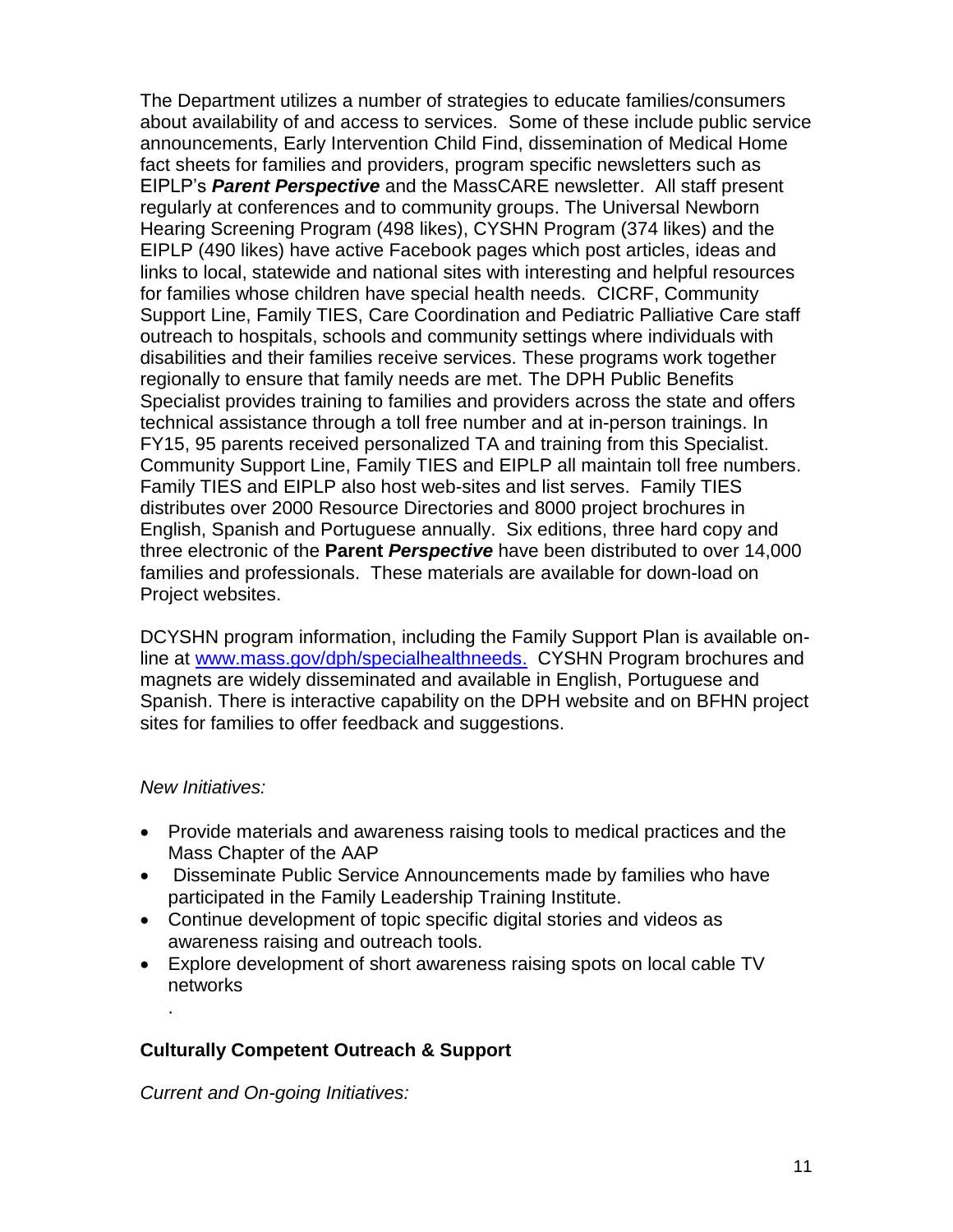Collaboration with the Office of Health Equity is on-going within the DCYSHN. OHE provides resources and technical advice on the application of the national CLAS (Culturally & Linguistically Appropriate Services) standards to ensure that programs are able to integrate and use the standards effectively (http://www.mass.gov/eohhs/docs/dph/health-equity/clas-intro.pdf). Materials about all programs for individuals with special health needs and their families are available in a variety of languages, including but not limited to: Spanish, Portuguese, Haitian Creole, Russian, Cambodian and Vietnamese. All programs have staff with multiple language capability and have access to interpreters. DPH hires and/or contracts with individuals who are bilingual, bicultural and familiar with the culture and customs of families who utilize our programs. Outreach initiatives, designed to build relationships and reduce health disparities take place with community-based organizations where ethnically, linguistically and culturally diverse individuals and families receive services and are comfortable. These include community health centers, WIC offices and family organizations. The Family TIES Project contracts with native Spanish and Portuguese speakers to respond to requests for information and referral, and Parent-to-Parent matches. As part of a major focus on outreach to underserved groups, Family TIES staff works with a number of community based organizations, including the Somali Development Centers in Holyoke and Boston, SCAN 360 serving the Hispanic population in Springfield, the Vietnamese Community Centers in Boston and Worcester, MAPS serving Portuguese speaking families and the Haitian Community Center in Boston, sharing information about community resources and the availability of flexible family supports. In FY16, Family TIES staff continued targeted outreach to underserved populations to share information about the Medical Home approach to care.

The DCYSHN brought in Tawara Goode from the National Center on Cultural Competence at Georgetown University to present "Cultural and Linguistic Competence: Implications for State Title V Programs Serving Children and Youth with Special Health Care Needs and their Families", a full day of training for all division staff.

The NCSEAM Family Survey was made available in Haitian Creole, Portuguese and Vietnamese in addition to English and Spanish. In calendar year 2016, 3930 Surveys were completed and returned. These included 766 in Spanish and 35 in the new languages available.

The EIPLP hosts families to attend the annual Massachusetts Early Intervention Consortium Conference. The Project has a strong focus on recruiting families from diverse communities.

Specific training about organizing complex and multiple records, emergency preparedness and building community and Parent-to-Parent support are available in Spanish, Portuguese, Chinese and Vietnamese. The EIPLP newsletter parent articles and updates on the EI Family Survey are translated into Spanish in each edition. DCYSHN programs continued to utilize telephonic language lines provided by the department.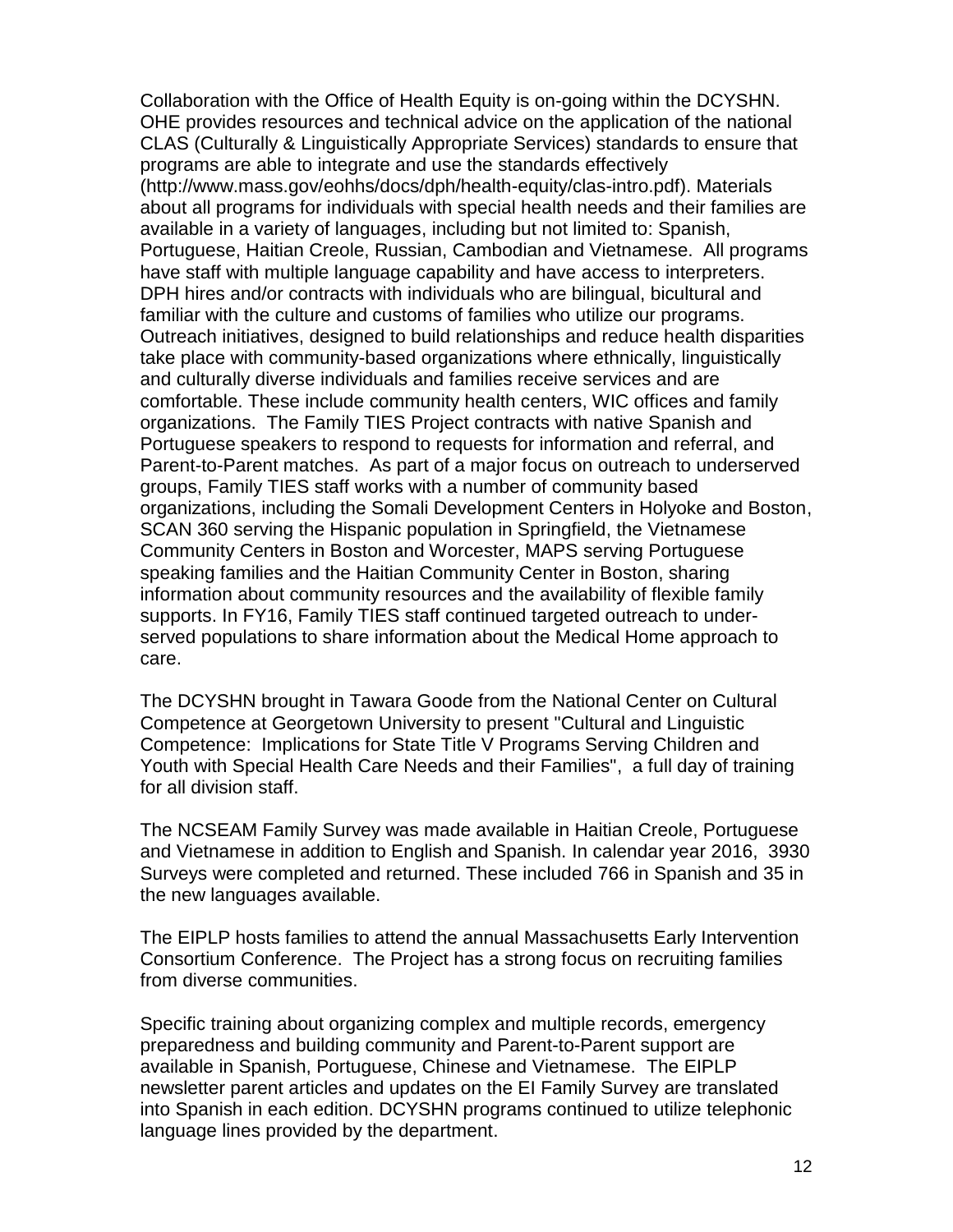## *New Initiatives*:

- Utilize EI stakeholder group to support increased distribution of the NCSEAM Family Survey in multiple languages.
- Expand the cultural competence workshop provided at the Family Leadership Training Institute to include a webinar to increase access for families
- Build on relationships developed by Family TIES with CBOs to recruit more families from diverse backgrounds.
- Work with Ms. Goode on follow-up activities to increase staff knowledge of how to provide cultural competent programs

# **Interagency Collaboration**

# *Current and On Going Activities:*

- Implementation of a pilot project with EOE, DESE and the Federation for Children with Special Needs to assign SSAID numbers with parental consent at seven EI programs for data sharing to track and evaluate educational and developmental outcomes for children in Early Intervention and the public schools.
- Continued work on State Systemic Improvement Plan (SSIP) for Early Intervention services with a focus on social and emotional well-being of children served in EI
- Completion of year two of an MCHB *State Systems Integration Grant for Enhancing the System of Services for Children with Special Health Care Needs,* in collaboration with multiple agencies and organizations, to include EOHHS, Mass Health, the Family-to-Family Health & Information Center at the Federation for Children with Special Needs, Mass Chapter of the AAP, League of Community Health Centers, Commonwealth Medicine at U Mass Medical Center and others.
- Year Two work has focused on implementation of shared plans of care for CYSHCN, piloting a common feedback form between EI and primary care referral sources and the development of a Shared Resource to expand access to current, interactive resources.
- Completion of an MCHB Workforce Development Grant with mission, goals and activities across multiple agencies to strength the integration of behavioral health into primary pediatric care practices.
- Participation in the Early Childhood State Advisory Council.
- Participation on the State Special Education Advisory Board to share information about children with special health needs in public schools.
- Collaboration with the Office of Refuge and Immigrant Health to support children and youth with special health needs from culturally and linguistically underserved populations.
- Interagency Coordinating Council, a federally mandated council that advises and assists the DPH as lead agency for the MA Early Intervention System in planning, implementation and evaluation of EI services. The ICC is made up of family members of children who receive or have received EI,